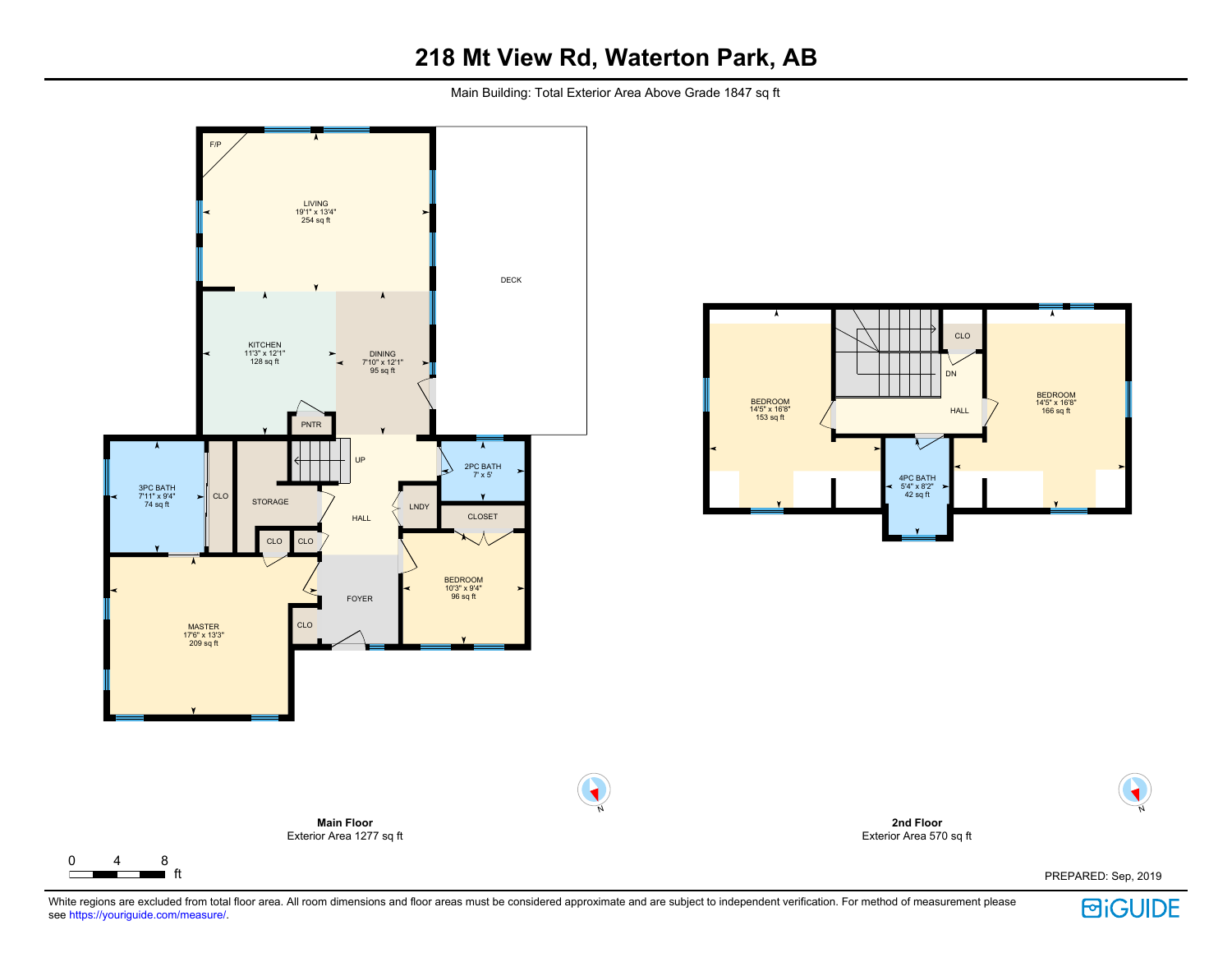Detached garage



 $\Gamma$ 

**回iGUIDE**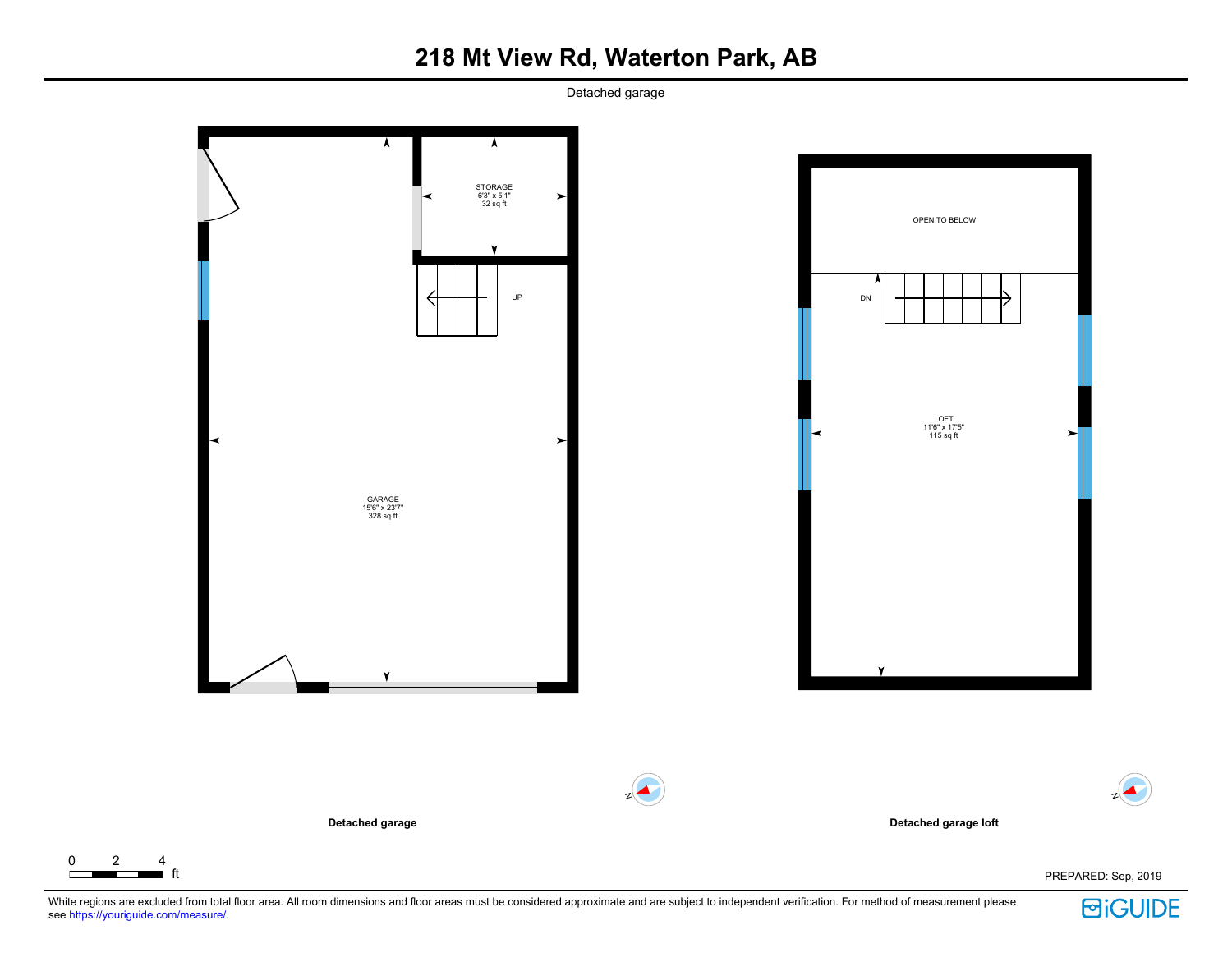

### 0 4 8

ft PREPARED: Sep, 2019 <sup>N</sup>



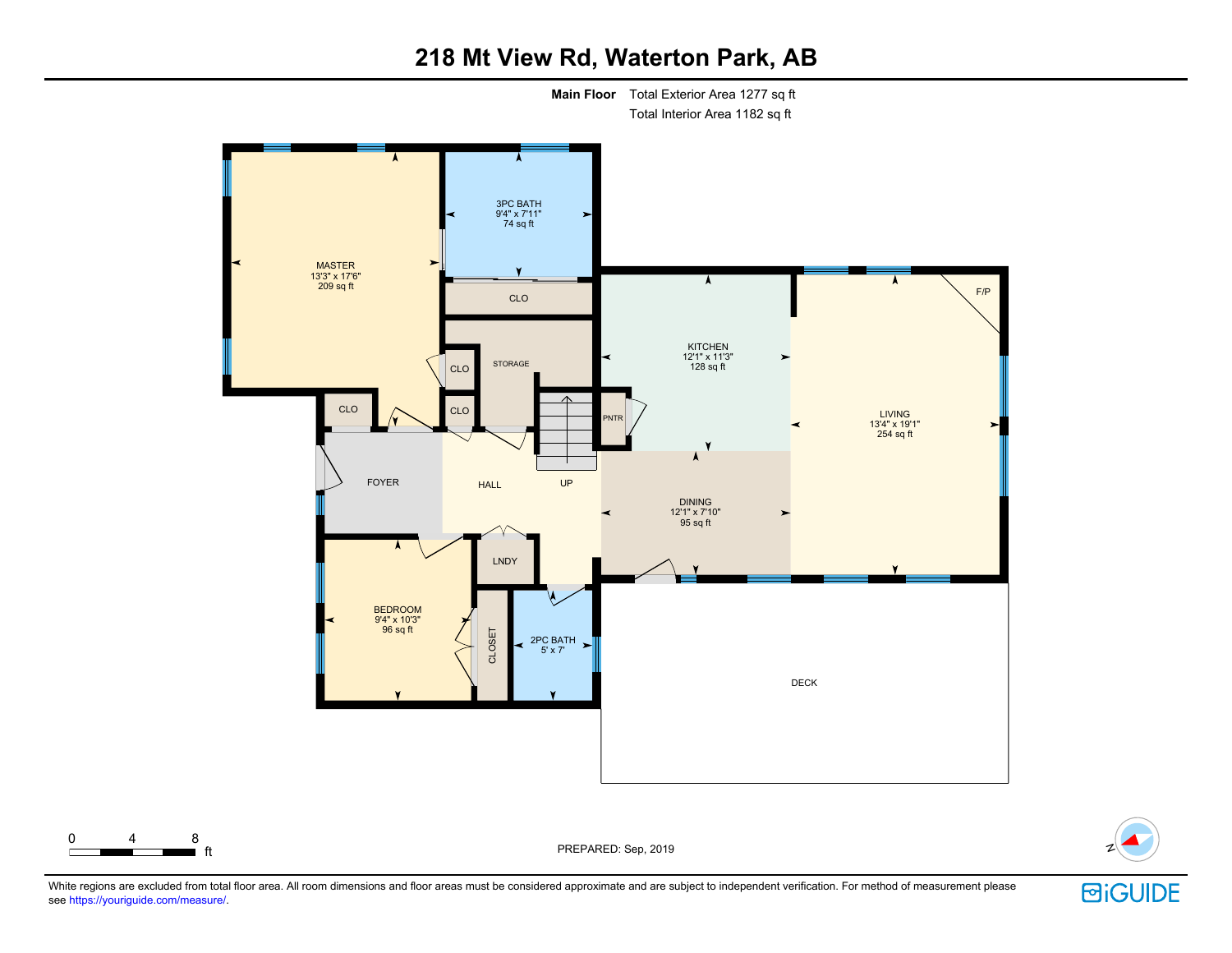**2nd Floor** Total Exterior Area 570 sq ft Total Interior Area 501 sq ft



White regions are excluded from total floor area. All room dimensions and floor areas must be considered approximate and are subject to independent verification. For method of measurement please see https://youriguide.com/measure/.

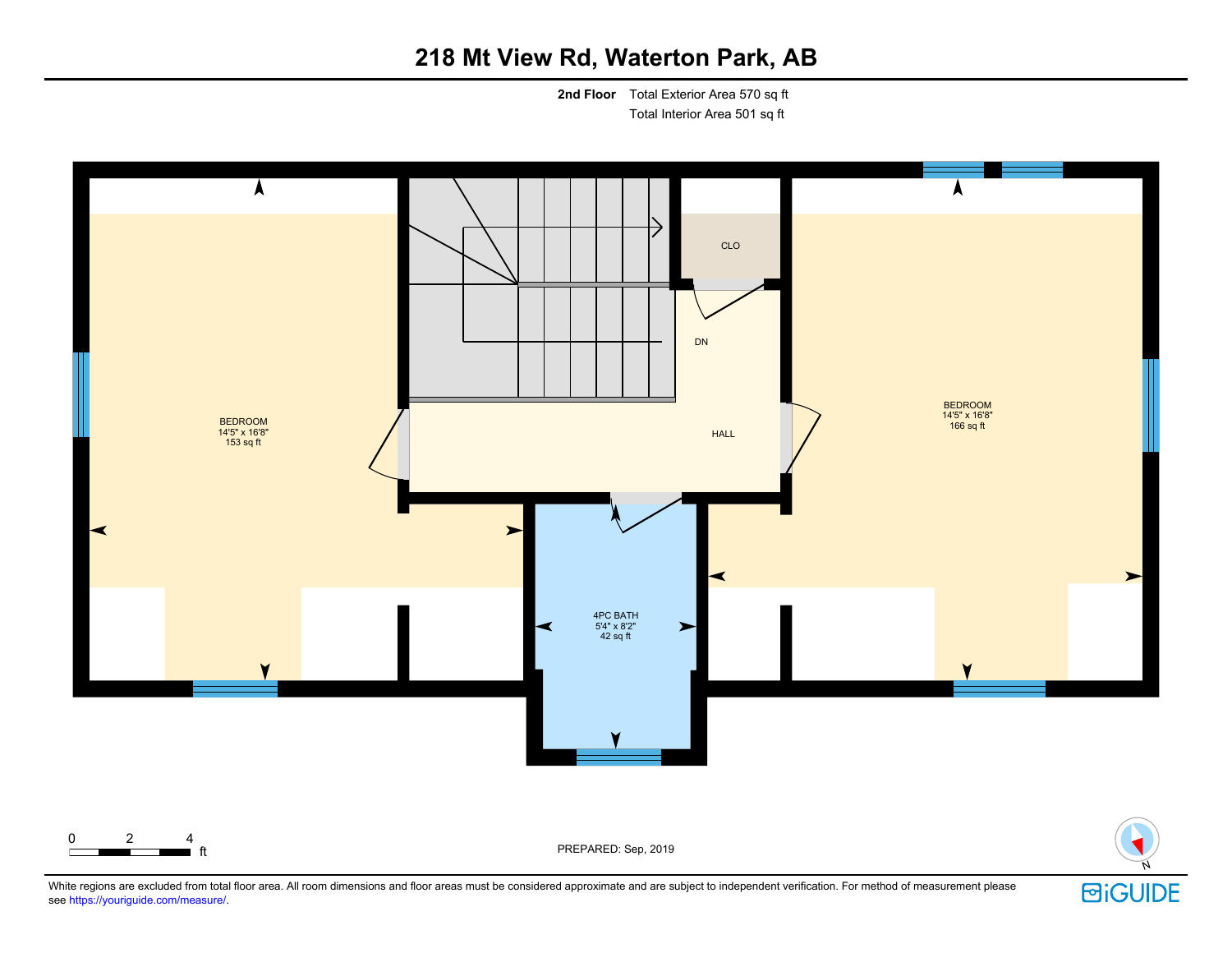**Detached garage**



White regions are excluded from total floor area. All room dimensions and floor areas must be considered approximate and are subject to independent verification. For method of measurement please see https://youriguide.com/measure/.



N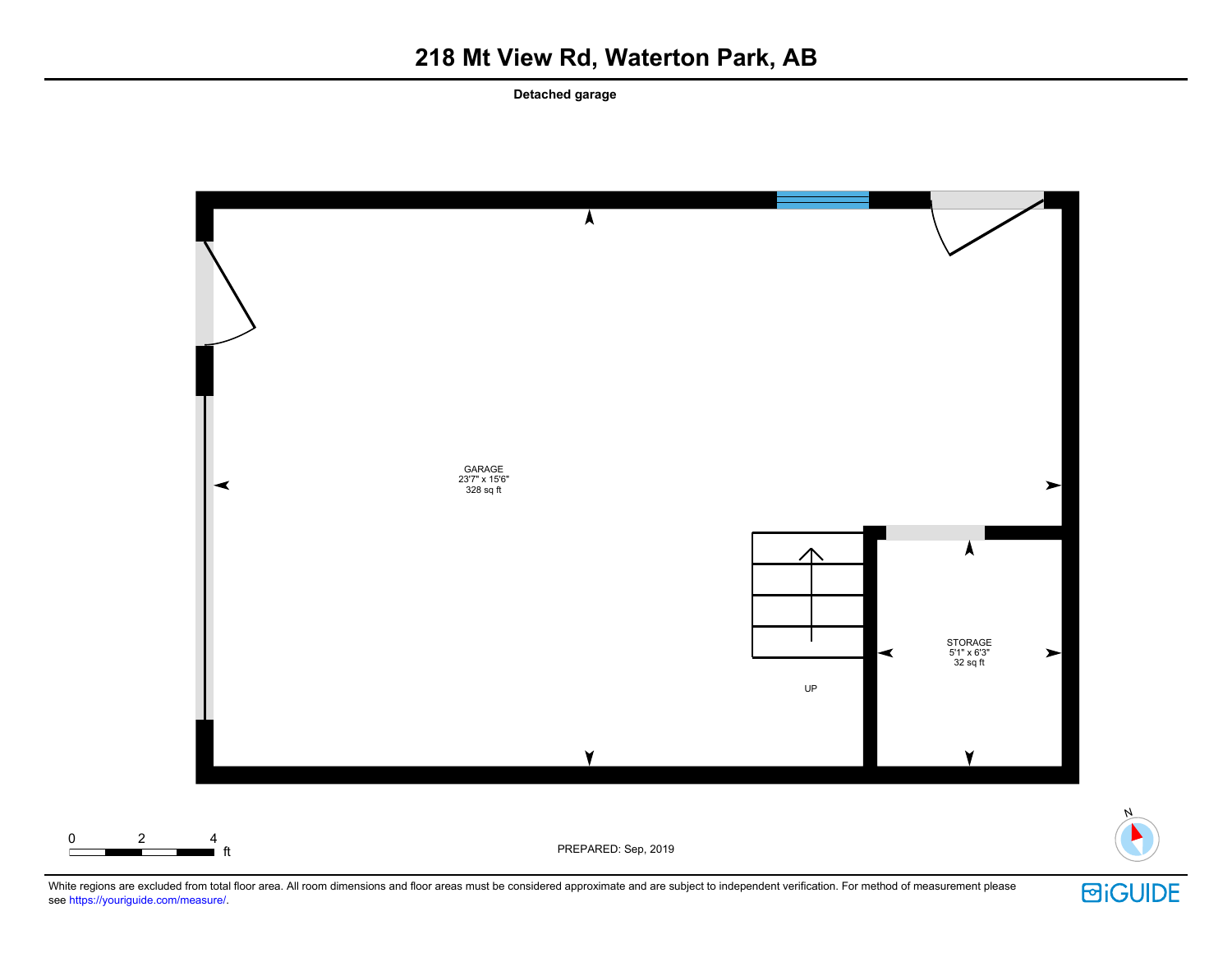**Detached garage loft**





**ft** ft PREPARED: Sep, 2019

White regions are excluded from total floor area. All room dimensions and floor areas must be considered approximate and are subject to independent verification. For method of measurement please see https://youriguide.com/measure/.

0 2 4

**回iGUIDE**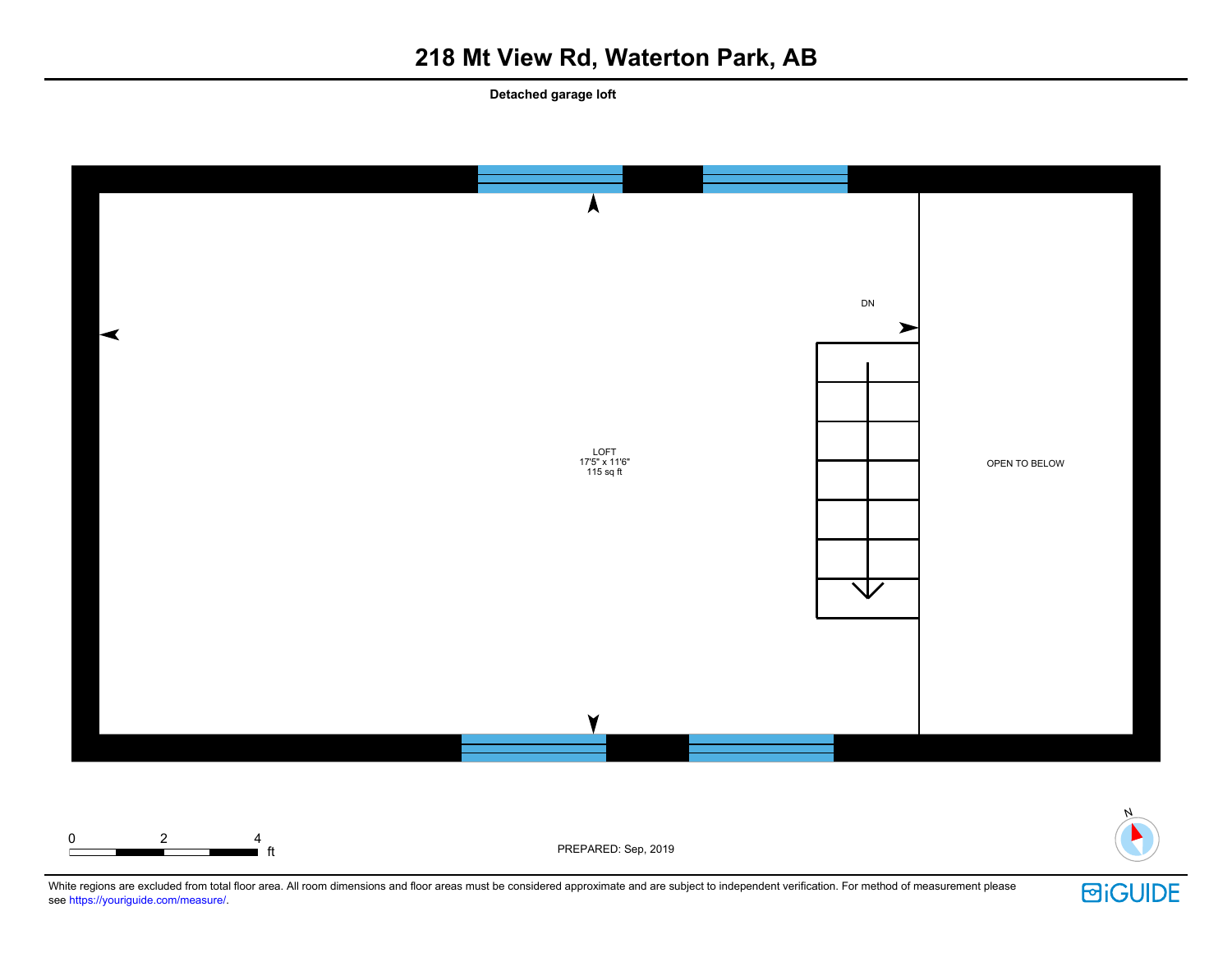### **Property Details**

#### **Room Measurements**

Only major rooms are listed. Some listed rooms may be excluded from total interior floor area (e.g. garage). Room dimensions are largest length and width; parts of room may be smaller. Room area is not always equal to product of length and width.

#### **Main Building**

MAIN FLOOR 2pc Bath: 7' x 5' | 35 sq ft 3pc Bath: 7'11" x 9'4" | 74 sq ft Bedroom: 10'3" x 9'4" | 96 sq ft Dining: 7'10" x 12'1" | 95 sq ft Kitchen: 11'3" x 12'1" | 128 sq ft Living: 19'1" x 13'4" | 254 sq ft Master: 17'6" x 13'3" | 209 sq ft

#### 2ND FLOOR

4pc Bath: 5'4" x 8'2" | 42 sq ft Bedroom: 14'5" x 16'8" | 153 sq ft Bedroom: 14'5" x 16'8" | 166 sq ft

#### **Detached Garage**

DETACHED GARAGE Garage: 15'6" x 23'7" | 328 sq ft Storage: 6'3" x 5'1" | 32 sq ft

DETACHED GARAGE LOFT Loft: 11'6" x 17'5" | 115 sq ft

#### **Floor Area Information**

For explanation of floor area calculations and method of measurement please see https://youriguide.com/measure/. All displayed floor areas are rounded to nearest integer. Total area is computed before rounding and may not equal to sum of displayed floor areas.

#### **Main Building**

MAIN FLOOR Interior Area: 1182 sq ft Perimeter Wall Length: 170 ft Perimeter Wall Thickness: 6.7 in Exterior Area: 1277 sq ft

#### 2ND FLOOR

Interior Area: 501 sq ft Perimeter Wall Length: 124 ft Perimeter Wall Thickness: 6.7 in Exterior Area: 570 sq ft

#### **Detached Garage**

DETACHED GARAGE All space is excluded DETACHED GARAGE LOFT All space is excluded

#### **Total Above Grade Floor Area**

Main Building Interior: 1683 sq ft **Main Building Exterior: 1847 sq ft**

Detached Garage Excluded: 527 sq ft

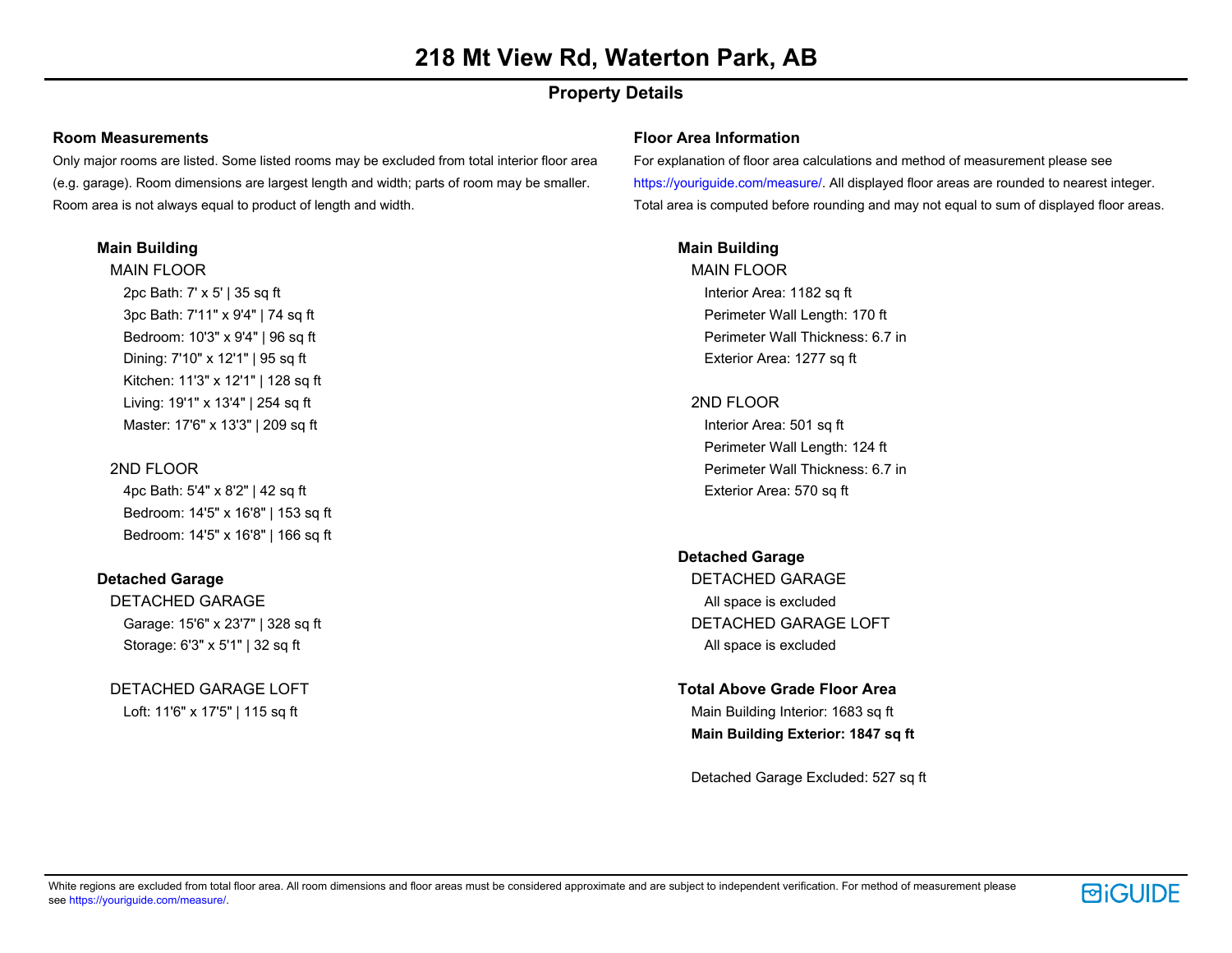### **Property Details**

Customer Name: KIMBERLY TAMS Customer Company: Real Estate Centre - Coaldale Prepared: Sep 26, 2019

The Total Above Grade Floor Area is the RMS size of the property. Use Exterior Area for detached properties and Interior Area for properties with common walls, such as half-duplexes, townhouses, and apartments.

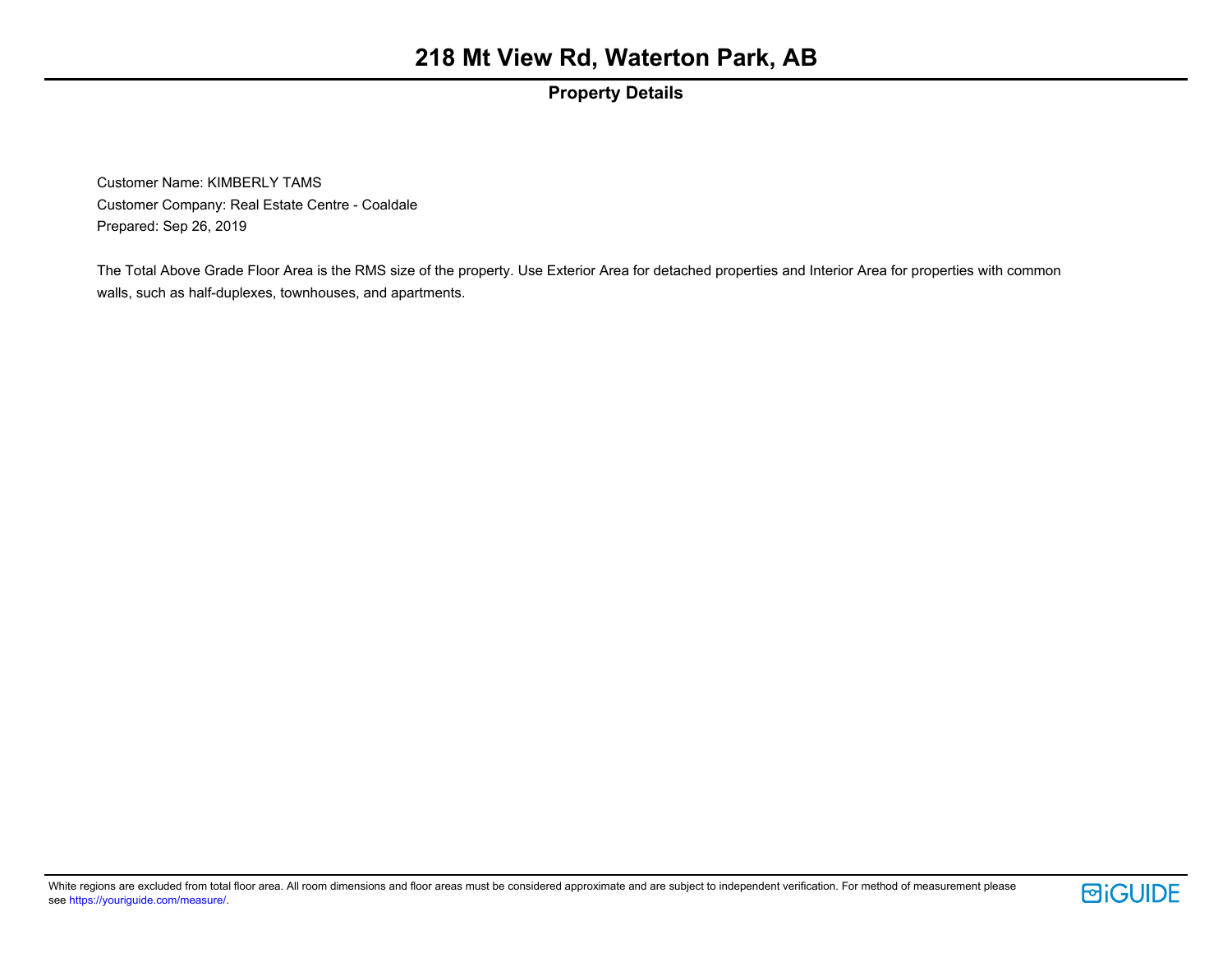Measurement Diagram for: Main Floor Exterior Wall Thickness: 6.7 in



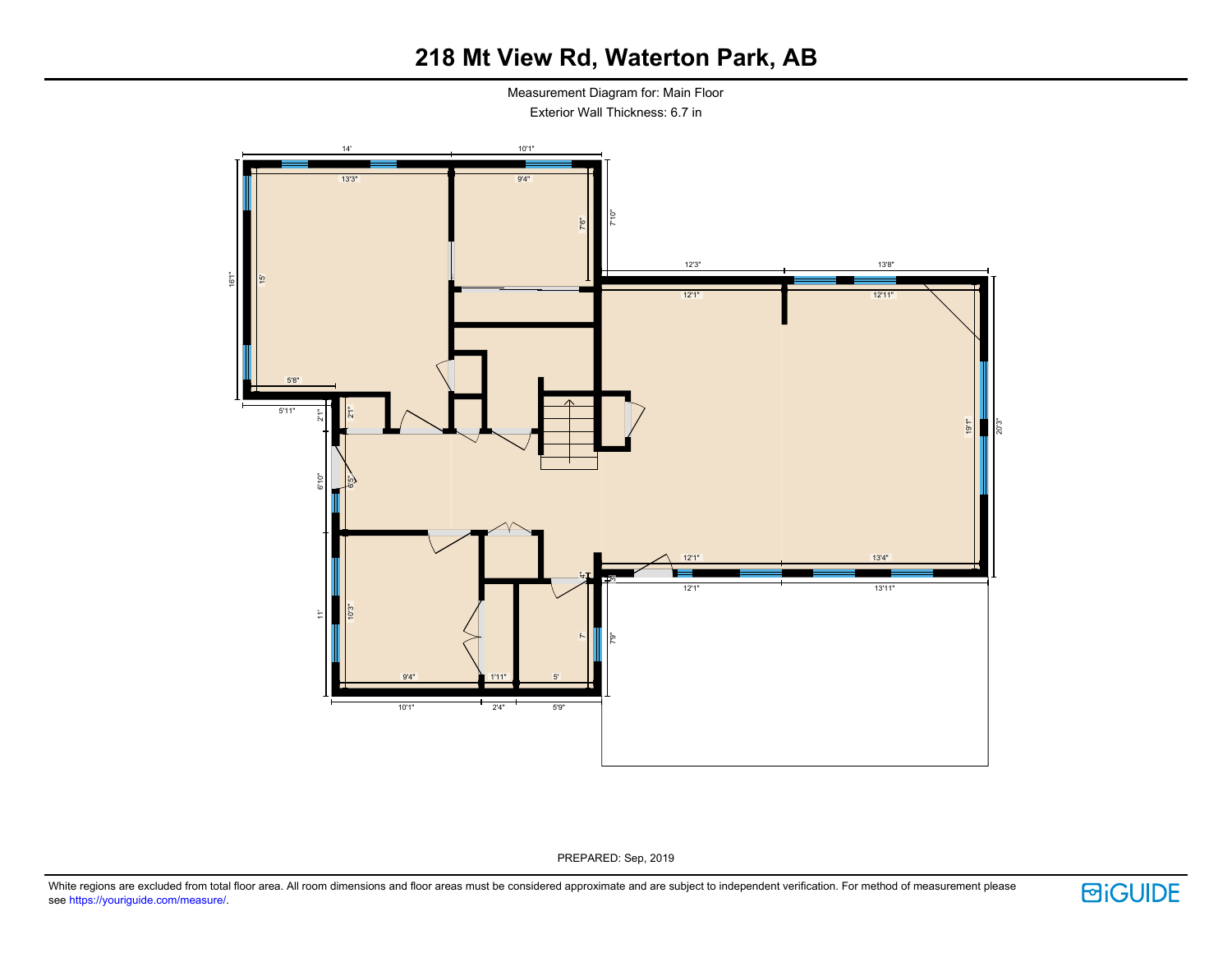Measurement Diagram for: 2nd Floor Exterior Wall Thickness: 6.7 in



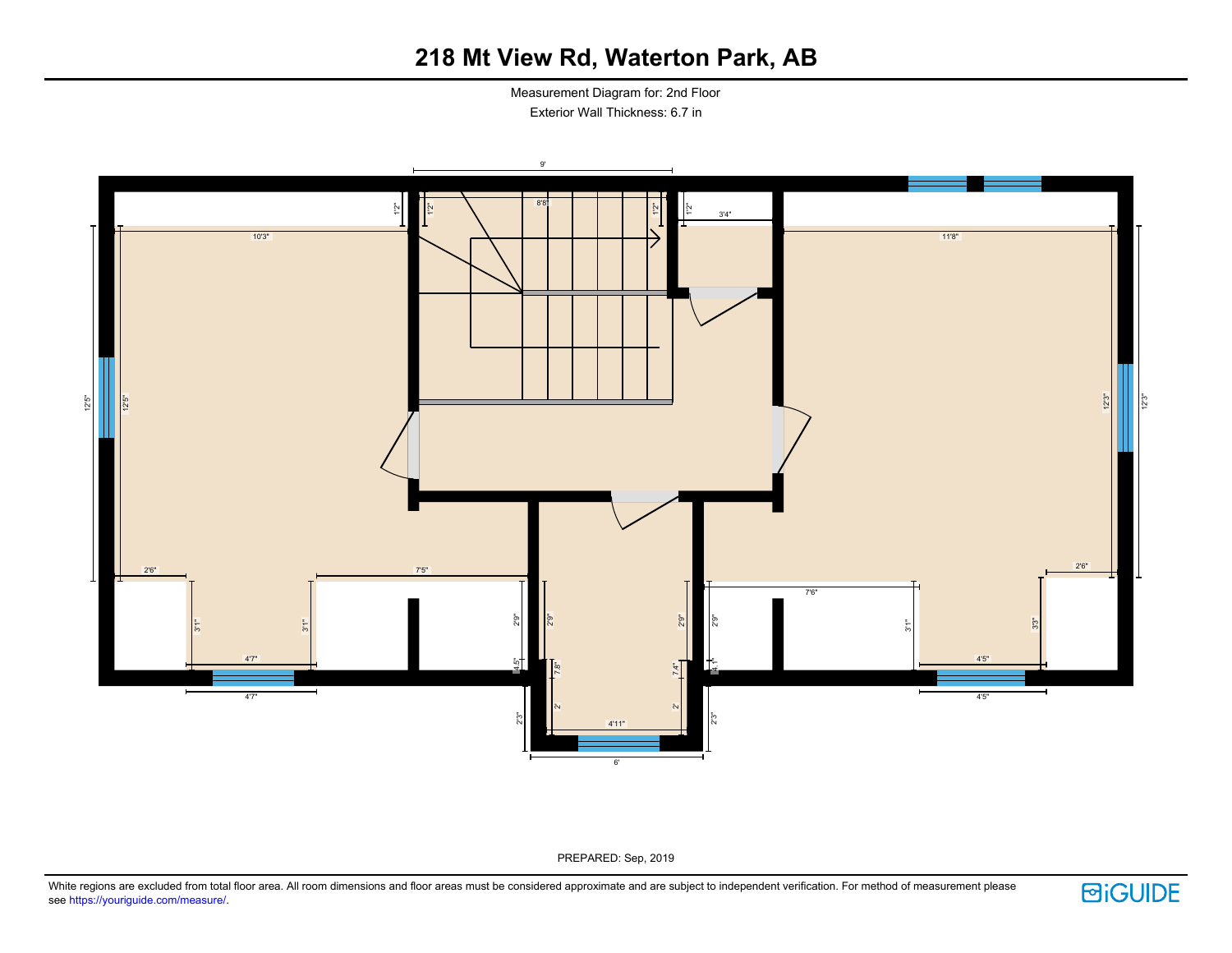Measurement Diagram for: Detached garage Exterior Wall Thickness: 5.9 in